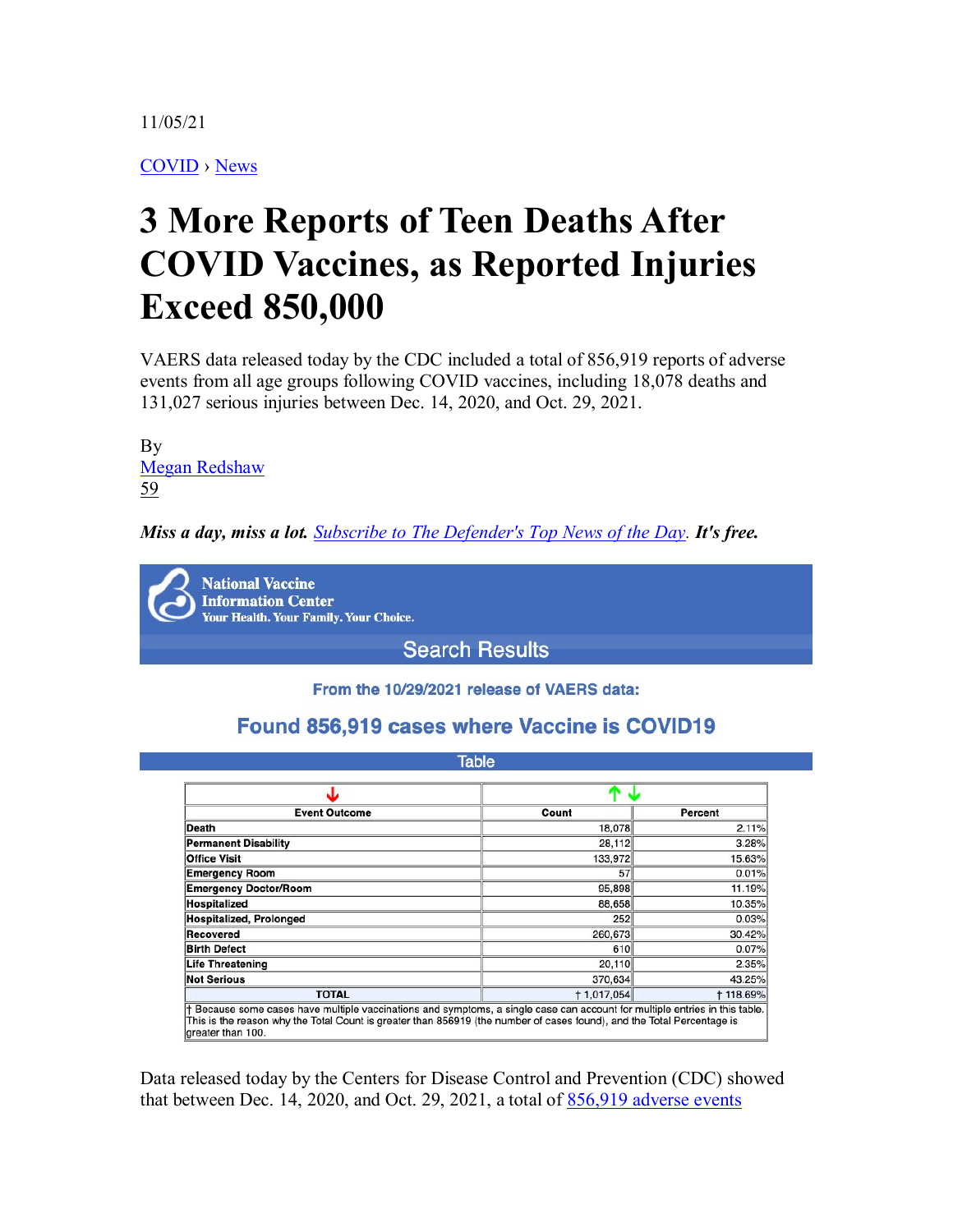following COVID vaccines were reported to the Vaccine Adverse Event Reporting System (VAERS).

The data included a total of  $18,078$  reports of deaths — an increase of 459 over the previous week. There were [127,457 reports of serious injuries,](https://www.medalerts.org/vaersdb/findfield.php?TABLE=ON&GROUP1=AGE&EVENTS=ON&VAX=COVID19&SERIOUS=ON) including deaths, during the same time period — up 3,570 compared with the previous week.

Excluding "[foreign reports](https://wonder.cdc.gov/wonder/help/vaers/VAERS%20Advisory%20Guide.htm)" to VAERS, [634,609 adverse events,](https://medalerts.org/vaersdb/findfield.php?TABLE=ON&GROUP1=AGE&EVENTS=ON&VAX=COVID19&STATE=NOTFR) including [8,284 deaths](https://medalerts.org/vaersdb/findfield.php?TABLE=ON&GROUP1=AGE&EVENTS=ON&VAX=COVID19&DIED=Yes&STATE=NOTFR) and [52,685 serious injuries,](https://medalerts.org/vaersdb/findfield.php?TABLE=ON&GROUP1=AGE&EVENTS=ON&VAX=COVID19&SERIOUS=ON&STATE=NOTFR) were reported in the U.S. between Dec. 14, 2020, and Oct. 29, 2021.

Of the 8,284 U.S. deaths reported as of Oct. 29, [10% occurred](https://www.medalerts.org/vaersdb/findfield.php?TABLE=ON&GROUP1=AGE&EVENTS=ON&VAX=COVID19&DIED=Yes&STATE=NOTFR&V2DCHECKED=ON&V2DHIGH=1) within 24 hours of vaccination, [15% occurred](https://www.medalerts.org/vaersdb/findfield.php?TABLE=ON&GROUP1=AGE&EVENTS=ON&VAX=COVID19&DIED=Yes&STATE=NOTFR&V2DCHECKED=ON&V2DHIGH=2) within 48 hours of vaccination and [26% occurred](https://www.medalerts.org/vaersdb/findfield.php?TABLE=ON&GROUP1=AGE&EVENTS=ON&VAX=COVID19&DIED=Yes&STATE=NOTFR&V2OCHECKED=ON&V2OLOW=0&V2OHIGH=2) in people who experienced an onset of symptoms within 48 hours of being vaccinated.

In the U.S., 418.6 million COVID vaccine doses had been administered as of Oct. 29. This [includes:](https://ourworldindata.org/grapher/covid-vaccine-doses-by-manufacturer?country=~USA) 246 million doses of [Pfizer,](https://childrenshealthdefense.org/defender/cheryl-cohen-dies-rare-brain-disease-second-dose-pfizer-covid-shot/) 157 million doses of [Moderna](https://childrenshealthdefense.org/defender/the-peoples-testaments-polly-tommey-sally-kirkland-moderna-vaccine-constant-pain/) and 15 million doses o[f Johnson & Johnson](https://childrenshealthdefense.org/defender/fda-warning-jj-vaccine-serious-rare-autoimmune-disorder/) (J&J).

The data come directly from reports submitted to VAERS, the primary governmentfunded system for reporting adverse vaccine reactions in the U.S.

Every Friday, [VAERS](https://childrenshealthdefense.org/defender/rfk-jr-david-kessler-covid-vaccine-vaers/) makes public all vaccine injury reports received as of a specified date, usually about a week prior to the release date. Reports submitted to VAERS require further investigation before a causal relationship can be confirmed. Historically, VAERS has been shown to report only [1% of actual vaccine adverse events.](https://digital.ahrq.gov/sites/default/files/docs/publication/r18hs017045-lazarus-final-report-2011.pdf)

ORDER TODAY: [Robert F. Kennedy, Jr.'s New Book](https://www.amazon.com/Real-Anthony-Fauci-Democracy-Childrens/dp/1510766804) — 'The Real Anthony Fauci'

## **This week's U.S. data for 12- to 17-year-olds show:**

• [22,584](https://medalerts.org/vaersdb/findfield.php?TABLE=ON&GROUP1=AGE&EVENTS=ON&VAX=COVID19&VAXTYPES=COVID-19&STATE=NOTFR&WhichAge=range&LOWAGE=12&HIGHAGE=18) total adverse events, including [1,383 rated as serious](https://medalerts.org/vaersdb/findfield.php?TABLE=ON&GROUP1=AGE&EVENTS=ON&VAX=COVID19&VAXTYPES=COVID-19&SERIOUS=ON&STATE=NOTFR&WhichAge=range&LOWAGE=12&HIGHAGE=18) and 28 reported [deaths.](https://medalerts.org/vaersdb/findfield.php?TABLE=ON&GROUP1=AGE&EVENTS=ON&VAX=COVID19&VAXTYPES=COVID-19&DIED=Yes&STATE=NOTFR&WhichAge=range&LOWAGE=12&HIGHAGE=18) Two of the 28 deaths were suicides.

The most recent deaths include a 12-year-old girl from South Carolina (VAERS I.D. [1784945](https://medalerts.org/vaersdb/findfield.php?IDNUMBER=1784945)) who hemorrhaged 22 days after receiving Pfizer's COVID vaccine, a 13-yearold girl from Maryland (VAERS I.D. [1815096\)](https://medalerts.org/vaersdb/findfield.php?IDNUMBER=1815096) who died 15 days after receiving her first dose of Pfizer's COVID vaccine from a heart condition and a 17-year-old female from Texas (VAERS I.D. [1815295](https://medalerts.org/vaersdb/findfield.php?IDNUMBER=1815295) who experienced an acute [hyperglycemic crisis](https://www.ncbi.nlm.nih.gov/books/NBK279052/) 33 days after being vaccinated.

Another recent death involves a 12-year-old girl [\(VAERS I.D. 1784945\)](https://medalerts.org/vaersdb/findfield.php?IDNUMBER=1784945) who died from a [respiratory tract hemorrhage](https://medalerts.org/vaersdb/findfield.php?EVENTS=on&PAGENO=3&PERPAGE=10&ESORT=&REVERSESORT=&LOWAGE=(12)&HIGHAGE=(18)&WhichAge=range&STATE=(NOTFR)&VAX=(COVID19)&VAXTYPES=(COVID-19)&DIED=Yes) 22 days after receiving her first dose of Pfizer's vaccine.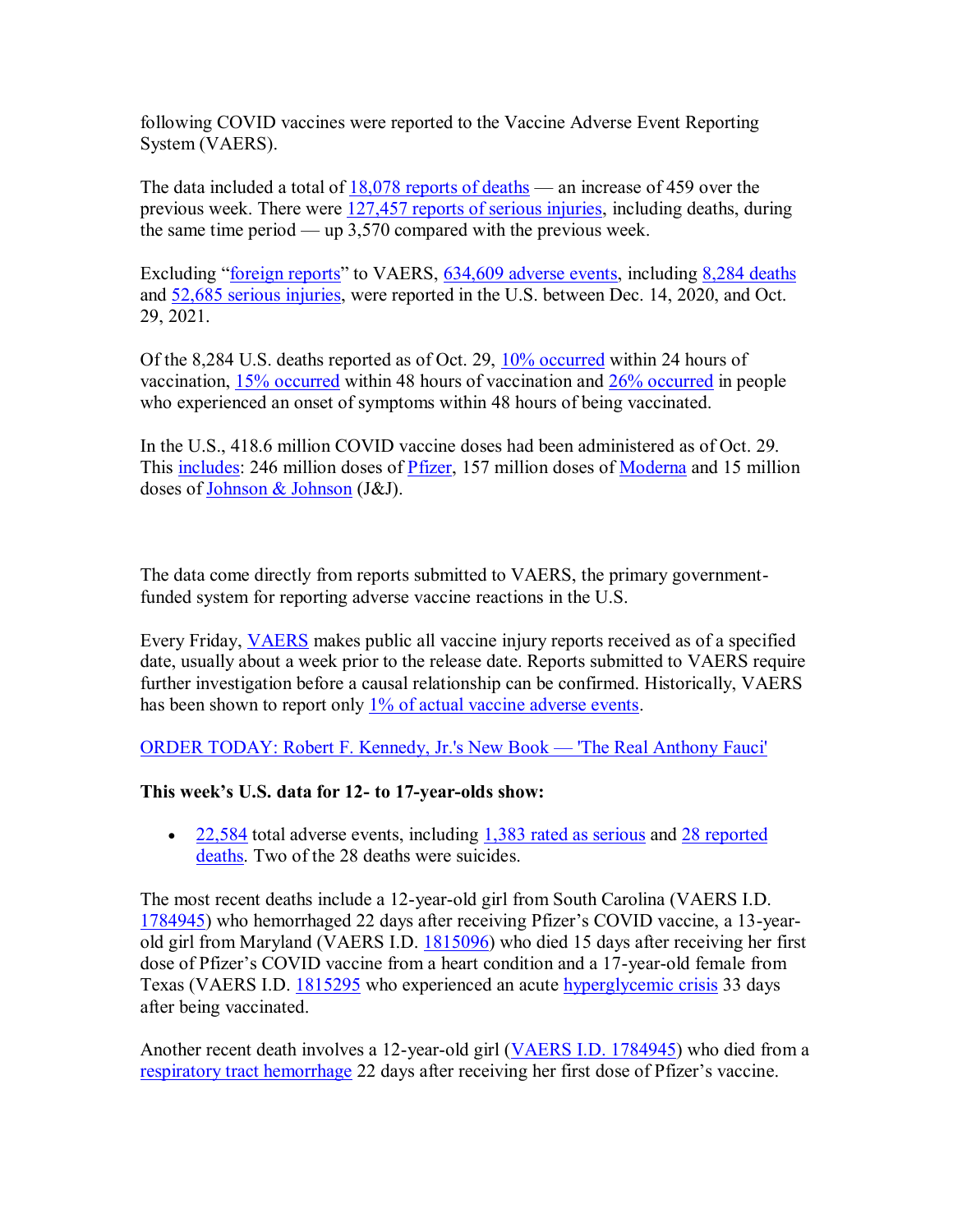- [59 reports](https://medalerts.org/vaersdb/findfield.php?TABLE=ON&GROUP1=AGE&EVENTS=ON&SYMPTOMS%5b%5d=Anaphylactic+reaction+%2810002198%29&SYMPTOMS%5b%5d=Anaphylactic+shock+%2810002199%29&SYMPTOMS%5b%5d=Anaphylactoid+reaction+%2810002216%29&SYMPTOMS%5b%5d=Anaphylactoid+shock+%2810063119%29&SYMPTOMS%5b%5d=Anaphylaxis+prophylaxis+%2810049090%29&SYMPTOMS%5b%5d=Anaphylaxis+treatment+%2810002222%29&VAX=COVID19&STATE=NOTFR&WhichAge=range&LOWAGE=12&HIGHAGE=18) of anaphylaxis among 12- to 17-year-olds where the reaction was lifethreatening, required treatment or resulted in death — with 96% of cases attributed to [Pfizer's vaccine](https://medalerts.org/vaersdb/findfield.php?TABLE=ON&GROUP1=AGE&EVENTS=ON&SYMPTOMS%5b%5d=Anaphylactic+reaction+%2810002198%29&SYMPTOMS%5b%5d=Anaphylactic+shock+%2810002199%29&SYMPTOMS%5b%5d=Anaphylactoid+reaction+%2810002216%29&SYMPTOMS%5b%5d=Anaphylactoid+shock+%2810063119%29&SYMPTOMS%5b%5d=Anaphylaxis+prophylaxis+%2810049090%29&SYMPTOMS%5b%5d=Anaphylaxis+treatment+%2810002222%29&VAX=COVID19&VAXMAN=PFIZER/BIONTECH&STATE=NOTFR&WhichAge=range&LOWAGE=12&HIGHAGE=18).
- [547 reports](https://medalerts.org/vaersdb/findfield.php?TABLE=ON&GROUP1=AGE&EVENTS=ON&SYMPTOMS%5b%5d=Myocarditis+%2810028606%29&SYMPTOMS%5b%5d=Pericarditis+%2810034484%29&VAX=COVID19&STATE=NOTFR&WhichAge=range&LOWAGE=12&HIGHAGE=18) of myocarditis and pericarditis (heart inflammation) with [539 cases](https://medalerts.org/vaersdb/findfield.php?TABLE=ON&GROUP1=AGE&EVENTS=ON&SYMPTOMS%5b%5d=Myocarditis+%2810028606%29&SYMPTOMS%5b%5d=Pericarditis+%2810034484%29&VAX=COVID19&VAXMAN=PFIZER/BIONTECH&STATE=NOTFR&WhichAge=range&LOWAGE=12&HIGHAGE=18) attributed to Pfizer's vaccine.
- $\cdot$  [126 reports](https://medalerts.org/vaersdb/findfield.php?TABLE=ON&GROUP1=AGE&EVENTS=ON&SYMPTOMS%5b%5d=Cerebral+venous+sinus+thrombosis+%2810083037%29&SYMPTOMS%5b%5d=Cerebral+venous+thrombosis+%2810008138%29&SYMPTOMS%5b%5d=Coagulopathy+%2810009802%29&SYMPTOMS%5b%5d=Deep+vein+thrombosis+%2810051055%29&SYMPTOMS%5b%5d=Disseminated+intravascular+coagulation+%2810013442%29&SYMPTOMS%5b%5d=Embolism+%2810061169%29&SYMPTOMS%5b%5d=Idiopathic+thrombocytopenic+purpura+%2810021245%29&SYMPTOMS%5b%5d=Immune+thrombocytopenia+%2810083842%29&SYMPTOMS%5b%5d=Immune+thrombocytopenic+purpura+%2810074667%29&SYMPTOMS%5b%5d=Ischaemic+stroke+%2810061256%29&SYMPTOMS%5b%5d=Myocardial+infarction+%2810028596%29&SYMPTOMS%5b%5d=Petechiae+%2810034754%29&SYMPTOMS%5b%5d=Pulmonary+embolism+%2810037377%29&SYMPTOMS%5b%5d=Purpura+%2810037549%29&SYMPTOMS%5b%5d=Thrombocytopenia+%2810043554%29&SYMPTOMS%5b%5d=Thrombosis+%2810043607%29&SYMPTOMS%5b%5d=Vasculitis+%2810047115%29&VAX=COVID19&STATE=NOTFR&WhichAge=range&LOWAGE=12&HIGHAGE=18) of blood clotting disorders, with all cases attributed to Pfizer.

## **This week's U.S. VAERS data, from Dec. 14, 2020, to Oct. 29, 2021, for all age groups combined, show:**

- 19% of deaths were related to cardiac disorders.
- 54% of those who died were male, 42% were female and the remaining death reports did not include gender of the deceased.
- The [average age](https://www.medalerts.org/vaersdb/findfield.php?TABLE=ON&GROUP1=AGE&EVENTS=ON&VAX=COVID19&DIED=Yes) of death was 72.7.
- As of Oct. 29, [4,206 pregnant women](https://www.medalerts.org/vaersdb/findfield.php?TABLE=ON&GROUP1=DIS&EVENTS=ON&SYMPTOMS%5b%5d=Abnormal+labour+%2810000153%29&SYMPTOMS%5b%5d=Abnormal+labour+affecting+foetus+%2810000154%29&SYMPTOMS%5b%5d=Aborted+pregnancy+%2810000209%29&SYMPTOMS%5b%5d=Abortion+%2810000210%29&SYMPTOMS%5b%5d=Abortion+complete+%2810061614%29&SYMPTOMS%5b%5d=Abortion+early+%2810052846%29&SYMPTOMS%5b%5d=Abortion+spontaneous+%2810000234%29&SYMPTOMS%5b%5d=Abortion+spontaneous+complete+%2810061616%29&SYMPTOMS%5b%5d=Abortion+spontaneous+incomplete+%2810061617%29&SYMPTOMS%5b%5d=Exposure+during+pregnancy+%2810073513%29&SYMPTOMS%5b%5d=Foetal-maternal+haemorrhage+%2810016871%29&SYMPTOMS%5b%5d=Foetal+cardiac+disorder+%2810052088%29&SYMPTOMS%5b%5d=Foetal+damage+%2810016852%29&SYMPTOMS%5b%5d=Foetal+death+%2810055690%29&SYMPTOMS%5b%5d=Foetal+disorder+%2810061157%29&SYMPTOMS%5b%5d=Foetal+distress+syndrome+%2810016855%29&SYMPTOMS%5b%5d=Foetal+exposure+during+pregnancy+%2810071404%29&SYMPTOMS%5b%5d=Foetal+growth+abnormality+%2810077582%29&SYMPTOMS%5b%5d=Foetal+heart+rate+abnormal+%2810051139%29&SYMPTOMS%5b%5d=Foetal+heart+rate+deceleration+%2810058322%29&SYMPTOMS%5b%5d=Foetal+heart+rate+deceleration+abnormality+%2810074636%29&SYMPTOMS%5b%5d=Foetal+heart+rate+decreased+%2810051136%29&SYMPTOMS%5b%5d=Foetal+heart+rate+disorder+%2810061158%29&SYMPTOMS%5b%5d=Foetal+heart+rate+increased+%2810051138%29&SYMPTOMS%5b%5d=Foetal+movement+disorder+%2810077576%29&SYMPTOMS%5b%5d=Foetal+movements+decreased+%2810016866%29&SYMPTOMS%5b%5d=Haemorrhage+%2810055798%29&SYMPTOMS%5b%5d=Haemorrhage+in+pregnancy+%2810018981%29&SYMPTOMS%5b%5d=Placental+calcification+%2810082008%29&SYMPTOMS%5b%5d=Placental+disorder+%2810035132%29&SYMPTOMS%5b%5d=Placental+insufficiency+%2810035138%29&SYMPTOMS%5b%5d=Placental+necrosis+%2810035139%29&SYMPTOMS%5b%5d=Placental+transfusion+syndrome+%2810035146%29&SYMPTOMS%5b%5d=Placenta+praevia+%2810035119%29&SYMPTOMS%5b%5d=Placenta+praevia+haemorrhage+%2810035121%29&SYMPTOMS%5b%5d=Pregnancy+test+positive+%2810036575%29&SYMPTOMS%5b%5d=Premature+baby+%28) reported adverse events related to COVID vaccines, including 1,320 reports of [miscarriage or premature birth.](https://www.medalerts.org/vaersdb/findfield.php?TABLE=ON&GROUP1=AGE&EVENTS=ON&SYMPTOMS%5b%5d=Aborted+pregnancy+%2810000209%29&SYMPTOMS%5b%5d=Abortion+%2810000210%29&SYMPTOMS%5b%5d=Abortion+spontaneous+%2810000234%29&SYMPTOMS%5b%5d=Abortion+spontaneous+complete+%2810061616%29&SYMPTOMS%5b%5d=Abortion+spontaneous+incomplete+%2810061617%29&SYMPTOMS%5b%5d=Abortion+threatened+%2810000242%29&SYMPTOMS%5b%5d=Foetal-maternal+haemorrhage+%2810016871%29&SYMPTOMS%5b%5d=Foetal+cardiac+disorder+%2810052088%29&SYMPTOMS%5b%5d=Foetal+damage+%2810016852%29&SYMPTOMS%5b%5d=Foetal+death+%2810055690%29&SYMPTOMS%5b%5d=Foetal+disorder+%2810061157%29&SYMPTOMS%5b%5d=Foetal+distress+syndrome+%2810016855%29&SYMPTOMS%5b%5d=Foetal+heart+rate+abnormal+%2810051139%29&SYMPTOMS%5b%5d=Foetal+heart+rate+deceleration+%2810058322%29&SYMPTOMS%5b%5d=Foetal+heart+rate+deceleration+abnormality+%2810074636%29&SYMPTOMS%5b%5d=Foetal+heart+rate+decreased+%2810051136%29&SYMPTOMS%5b%5d=Foetal+heart+rate+disorder+%2810061158%29&SYMPTOMS%5b%5d=Foetal+heart+rate+increased+%2810051138%29&SYMPTOMS%5b%5d=Foetal+hypokinesia+%2810068461%29&SYMPTOMS%5b%5d=Foetal+malformation+%2810060919%29&SYMPTOMS%5b%5d=Foetal+malpresentation+%2810058013%29&SYMPTOMS%5b%5d=Foetal+monitoring+abnormal+%2810071507%29&SYMPTOMS%5b%5d=Foetal+movement+disorder+%2810077576%29&SYMPTOMS%5b%5d=Foetal+movements+decreased+%2810016866%29&SYMPTOMS%5b%5d=Foetal+non-stress+test+abnormal+%2810071516%29&SYMPTOMS%5b%5d=Placental+disorder+%2810035132%29&SYMPTOMS%5b%5d=Pregnancy+induced+hypertension+%2810036563%29&SYMPTOMS%5b%5d=Premature+baby+%2810036590%29&SYMPTOMS%5b%5d=Premature+baby+death+%2810076700%29&SYMPTOMS%5b%5d=Premature+delivery+%2810036595%29&SYMPTOMS%5b%5d=Premature+labour+%2810036600%29&SYMPTOMS%5b%5d=Premature+rupture+of+membranes+%2810036603%29&SYMPTOMS%5b%5d=Premature+separation+of+placenta+%2810036608%29&SYMPTOMS%5b%5d=Stillbirth+%2810042062%29&SYMPTOMS%5b%5d=Ultrasound+foetal+abnormal+%2810077578%29&VAX=COVID19&STATE=NOTFR)
- Of the  $3,090$  cases of Bell's Palsy reported, 51% were attributed to [Pfizer](https://medalerts.org/vaersdb/findfield.php?TABLE=ON&GROUP1=AGE&EVENTS=ON&SYMPTOMS=Bell%27s+palsy+%2810004223%29&VAX=COVID19&VAXMAN=PFIZER/BIONTECH&STATE=NOTFR) vaccinations, 41% to [Moderna](https://medalerts.org/vaersdb/findfield.php?TABLE=ON&GROUP1=AGE&EVENTS=ON&SYMPTOMS=Bell%27s+palsy+%2810004223%29&VAX=COVID19&VAXMAN=MODERNA&STATE=NOTFR) and 8% to [J&J.](https://medalerts.org/vaersdb/findfield.php?TABLE=ON&GROUP1=AGE&EVENTS=ON&SYMPTOMS=Bell%27s+palsy+%2810004223%29&VAX=COVID19&VAXMAN=JANSSEN&STATE=NOTFR)
- 705 reports of [Guillain-Barré syndrome,](https://medalerts.org/vaersdb/findfield.php?TABLE=ON&GROUP1=AGE&EVENTS=ON&SYMPTOMS=Guillain-Barre+syndrome+%2810018767%29&VAX=COVID19&STATE=NOTFR) with 41% of cases [attributed to Pfizer,](https://medalerts.org/vaersdb/findfield.php?TABLE=ON&GROUP1=AGE&EVENTS=ON&SYMPTOMS=Guillain-Barre+syndrome+%2810018767%29&VAX=COVID19&VAXMAN=PFIZER/BIONTECH&STATE=NOTFR) 31% to [Moderna](https://medalerts.org/vaersdb/findfield.php?TABLE=ON&GROUP1=AGE&EVENTS=ON&SYMPTOMS=Guillain-Barre+syndrome+%2810018767%29&VAX=COVID19&VAXMAN=MODERNA&STATE=NOTFR) and 28% to [J&J.](https://medalerts.org/vaersdb/findfield.php?TABLE=ON&GROUP1=AGE&EVENTS=ON&SYMPTOMS=Guillain-Barre+syndrome+%2810018767%29&VAX=COVID19&VAXMAN=JANSSEN&STATE=NOTFR)
- $\cdot$  [2,072 reports](https://medalerts.org/vaersdb/findfield.php?TABLE=ON&GROUP1=AGE&EVENTS=ON&SYMPTOMS%5b%5d=Anaphylactic+reaction+%2810002198%29&SYMPTOMS%5b%5d=Anaphylactic+shock+%2810002199%29&SYMPTOMS%5b%5d=Anaphylactoid+reaction+%2810002216%29&SYMPTOMS%5b%5d=Anaphylactoid+shock+%2810063119%29&SYMPTOMS%5b%5d=Anaphylaxis+prophylaxis+%2810049090%29&SYMPTOMS%5b%5d=Anaphylaxis+treatment+%2810002222%29&VAX=COVID19&STATE=NOTFR) of anaphylaxis where the reaction was life-threatening, required treatment or resulted in death.
- $\bullet$  [10,686 reports](https://medalerts.org/vaersdb/findfield.php?TABLE=ON&GROUP1=AGE&EVENTS=ON&SYMPTOMS%5b%5d=Cerebral+venous+sinus+thrombosis+%2810083037%29&SYMPTOMS%5b%5d=Cerebral+venous+thrombosis+%2810008138%29&SYMPTOMS%5b%5d=Coagulopathy+%2810009802%29&SYMPTOMS%5b%5d=Deep+vein+thrombosis+%2810051055%29&SYMPTOMS%5b%5d=Disseminated+intravascular+coagulation+%2810013442%29&SYMPTOMS%5b%5d=Embolism+%2810061169%29&SYMPTOMS%5b%5d=Idiopathic+thrombocytopenic+purpura+%2810021245%29&SYMPTOMS%5b%5d=Immune+thrombocytopenia+%2810083842%29&SYMPTOMS%5b%5d=Immune+thrombocytopenic+purpura+%2810074667%29&SYMPTOMS%5b%5d=Ischaemic+stroke+%2810061256%29&SYMPTOMS%5b%5d=Myocardial+infarction+%2810028596%29&SYMPTOMS%5b%5d=Petechiae+%2810034754%29&SYMPTOMS%5b%5d=Pulmonary+embolism+%2810037377%29&SYMPTOMS%5b%5d=Purpura+%2810037549%29&SYMPTOMS%5b%5d=Thrombocytopenia+%2810043554%29&SYMPTOMS%5b%5d=Thrombosis+%2810043607%29&SYMPTOMS%5b%5d=Vasculitis+%2810047115%29&VAX=COVID19&STATE=NOTFR) of blood clotting disorders. Of those, [4,698 reports](https://medalerts.org/vaersdb/findfield.php?TABLE=ON&GROUP1=AGE&EVENTS=ON&SYMPTOMS%5b%5d=Cerebral+venous+sinus+thrombosis+%2810083037%29&SYMPTOMS%5b%5d=Cerebral+venous+thrombosis+%2810008138%29&SYMPTOMS%5b%5d=Coagulopathy+%2810009802%29&SYMPTOMS%5b%5d=Deep+vein+thrombosis+%2810051055%29&SYMPTOMS%5b%5d=Disseminated+intravascular+coagulation+%2810013442%29&SYMPTOMS%5b%5d=Embolism+%2810061169%29&SYMPTOMS%5b%5d=Idiopathic+thrombocytopenic+purpura+%2810021245%29&SYMPTOMS%5b%5d=Immune+thrombocytopenia+%2810083842%29&SYMPTOMS%5b%5d=Immune+thrombocytopenic+purpura+%2810074667%29&SYMPTOMS%5b%5d=Ischaemic+stroke+%2810061256%29&SYMPTOMS%5b%5d=Myocardial+infarction+%2810028596%29&SYMPTOMS%5b%5d=Petechiae+%2810034754%29&SYMPTOMS%5b%5d=Pulmonary+embolism+%2810037377%29&SYMPTOMS%5b%5d=Purpura+%2810037549%29&SYMPTOMS%5b%5d=Thrombocytopenia+%2810043554%29&SYMPTOMS%5b%5d=Thrombosis+%2810043607%29&SYMPTOMS%5b%5d=Vasculitis+%2810047115%29&VAX=COVID19&VAXMAN=PFIZER/BIONTECH&STATE=NOTFR) were attributed to Pfizer, [3,815 reports](https://medalerts.org/vaersdb/findfield.php?TABLE=ON&GROUP1=AGE&EVENTS=ON&SYMPTOMS%5b%5d=Cerebral+venous+sinus+thrombosis+%2810083037%29&SYMPTOMS%5b%5d=Cerebral+venous+thrombosis+%2810008138%29&SYMPTOMS%5b%5d=Coagulopathy+%2810009802%29&SYMPTOMS%5b%5d=Deep+vein+thrombosis+%2810051055%29&SYMPTOMS%5b%5d=Disseminated+intravascular+coagulation+%2810013442%29&SYMPTOMS%5b%5d=Embolism+%2810061169%29&SYMPTOMS%5b%5d=Idiopathic+thrombocytopenic+purpura+%2810021245%29&SYMPTOMS%5b%5d=Immune+thrombocytopenia+%2810083842%29&SYMPTOMS%5b%5d=Immune+thrombocytopenic+purpura+%2810074667%29&SYMPTOMS%5b%5d=Ischaemic+stroke+%2810061256%29&SYMPTOMS%5b%5d=Myocardial+infarction+%2810028596%29&SYMPTOMS%5b%5d=Petechiae+%2810034754%29&SYMPTOMS%5b%5d=Pulmonary+embolism+%2810037377%29&SYMPTOMS%5b%5d=Purpura+%2810037549%29&SYMPTOMS%5b%5d=Thrombocytopenia+%2810043554%29&SYMPTOMS%5b%5d=Thrombosis+%2810043607%29&SYMPTOMS%5b%5d=Vasculitis+%2810047115%29&VAX=COVID19&VAXMAN=MODERNA&STATE=NOTFR) to Moderna and [2,119 reports](https://medalerts.org/vaersdb/findfield.php?TABLE=ON&GROUP1=AGE&EVENTS=ON&SYMPTOMS%5b%5d=Cerebral+venous+sinus+thrombosis+%2810083037%29&SYMPTOMS%5b%5d=Cerebral+venous+thrombosis+%2810008138%29&SYMPTOMS%5b%5d=Coagulopathy+%2810009802%29&SYMPTOMS%5b%5d=Deep+vein+thrombosis+%2810051055%29&SYMPTOMS%5b%5d=Disseminated+intravascular+coagulation+%2810013442%29&SYMPTOMS%5b%5d=Embolism+%2810061169%29&SYMPTOMS%5b%5d=Idiopathic+thrombocytopenic+purpura+%2810021245%29&SYMPTOMS%5b%5d=Immune+thrombocytopenia+%2810083842%29&SYMPTOMS%5b%5d=Immune+thrombocytopenic+purpura+%2810074667%29&SYMPTOMS%5b%5d=Ischaemic+stroke+%2810061256%29&SYMPTOMS%5b%5d=Myocardial+infarction+%2810028596%29&SYMPTOMS%5b%5d=Petechiae+%2810034754%29&SYMPTOMS%5b%5d=Pulmonary+embolism+%2810037377%29&SYMPTOMS%5b%5d=Purpura+%2810037549%29&SYMPTOMS%5b%5d=Thrombocytopenia+%2810043554%29&SYMPTOMS%5b%5d=Thrombosis+%2810043607%29&SYMPTOMS%5b%5d=Vasculitis+%2810047115%29&VAX=COVID19&VAXMAN=JANSSEN&STATE=NOTFR) to J&J.
- $\bullet$  [3,030 cases](https://medalerts.org/vaersdb/findfield.php?TABLE=ON&GROUP1=AGE&EVENTS=ON&SYMPTOMS%5b%5d=Myocarditis+%2810028606%29&SYMPTOMS%5b%5d=Pericarditis+%2810034484%29&VAX=COVID19&STATE=NOTFR) of myocarditis and pericarditis with [1,899 cases](https://medalerts.org/vaersdb/findfield.php?TABLE=ON&GROUP1=AGE&EVENTS=ON&SYMPTOMS%5b%5d=Myocarditis+%2810028606%29&SYMPTOMS%5b%5d=Pericarditis+%2810034484%29&VAX=COVID19&VAXMAN=PFIZER/BIONTECH&STATE=NOTFR) attributed to Pfizer, [998 cases](https://medalerts.org/vaersdb/findfield.php?TABLE=ON&GROUP1=AGE&EVENTS=ON&SYMPTOMS%5b%5d=Myocarditis+%2810028606%29&SYMPTOMS%5b%5d=Pericarditis+%2810034484%29&VAX=COVID19&VAXMAN=MODERNA&STATE=NOTFR) to Moderna and [123 cases](https://medalerts.org/vaersdb/findfield.php?TABLE=ON&GROUP1=AGE&EVENTS=ON&SYMPTOMS%5b%5d=Myocarditis+%2810028606%29&SYMPTOMS%5b%5d=Pericarditis+%2810034484%29&VAX=COVID19&VAXMAN=JANSSEN&STATE=NOTFR) to J&J's COVID vaccine.

## **CDC signs off on Pfizer COVID vaccine for kids 5-11**

CDC Director Dr. Rochelle Walensky on Nov. 3, [endorsed](https://www.cdc.gov/media/releases/2021/s1102-PediatricCOVID-19Vaccine.html) the Advisory Committee on Immunization Practices' (ACIP) recommendation that children 5 to 11 years old be vaccinated against COVID with Pfizer's pediatric COVID vaccine.

The [younger age group](https://childrenshealthdefense.org/defender/cdc-advisors-endorse-pfizers-covid-vaccine-kids-5-11/) will receive one-third of the dose authorized for those 12 and older, in two shots administered at least three weeks apart. The doses will be delivered by smaller needles and stored in smaller vials to avoid a mix-up with adult doses.

The CDC was [concerned](https://www.cdc.gov/media/releases/2021/s1102-PediatricCOVID-19Vaccine.html) that COVID cases in children can result in hospitalizations, deaths, [multisystem inflammatory syndrome](https://childrenshealthdefense.org/defender/teen-multisystem-inflammatory-syndrome-myocarditis-pfizer-vaccine/) (MIS-C) and complications, such as "long COVID," in which symptoms can linger for months.

During the [ACIP meeting,](https://childrenshealthdefense.org/defender/cdc-advisors-endorse-pfizers-covid-vaccine-kids-5-11/) the CDC said a total of [745 children under 18 have died](https://www.cnn.com/us/live-news/cdc-covid-vaccine-kids-02-11-21/index.html) of COVID since the beginning of the pandemic — although the COVID team admitted 79% were confirmed to be hospitalized for COVID, while the rest were hospital admissions for other causes.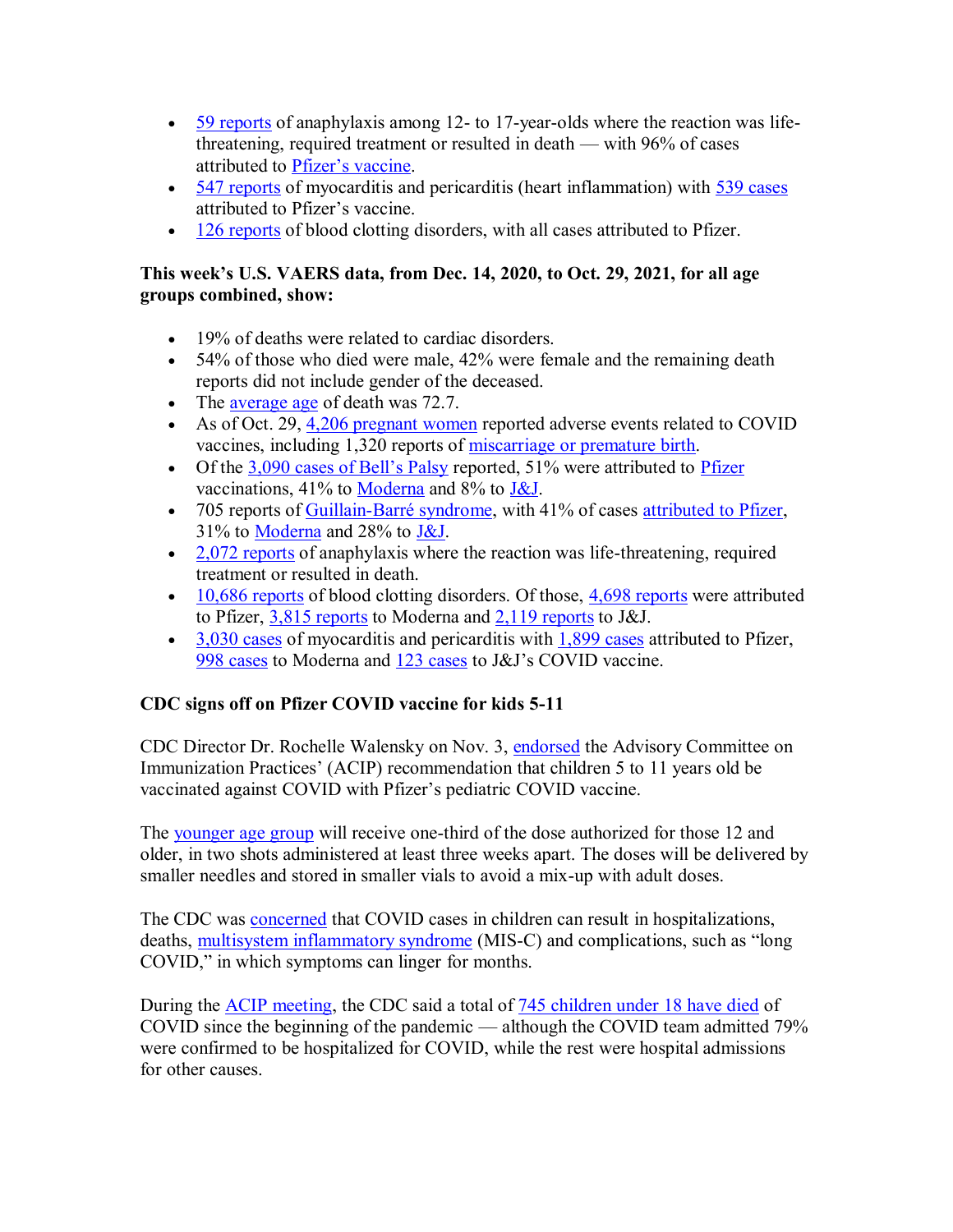The CDC's authorization was based mostly on a Pfizer-BioNTech study of 4,600 children worldwide, of whom approximately 3,100 got the low-dose vaccine and about 1,500 got a placebo. Of the 3,100 children in the vaccine group, only 264 children were tested for antibodies to determine the efficacy of Pfizer's vaccine.

[Double your impact! When you make a donation to Children's Health Defense, your](https://childrenshealthdefense.org/about-us/donate)  donation will be matched — [up to \\$2 million! Donate Now!](https://childrenshealthdefense.org/about-us/donate)

### **Vaccine-injured speak out at event hosted by Sen. Ron Johnson**

During an [event hosted Tuesday](https://childrenshealthdefense.org/defender/ron-johnson-people-injured-covid-vaccine/) by U.S. Sen. Ron Johnson (R-Wis.), people whose lives were ruined by COVID vaccines said they feel abandoned by a government that told them it was their patriotic duty to get the shot.

Johnson held a *discussion* with a panel of experts, including clinicians, scientists, lawyers and patient advocates, and with people injured by [COVID vaccines,](https://childrenshealthdefense.org/defender_category/covid/) who gave powerful testimonies about their experiences.

Johnson and the expert panel discussed the importance of [early treatment for COVID,](https://childrenshealthdefense.org/defender/nebraska-ag-doug-peterson-legal-opinion-ivermectin-hcq-covid/) healthcare freedom and [natural immunity,](https://childrenshealthdefense.org/defender/sen-rand-paul-sec-becerra-denying-natural-immunity/) the impacts of mandates on the American workforce and the economy, COVID vaccine safety concerns and the lack of transparency from federal health agencies in response to his [COVID oversight requests.](https://childrenshealthdefense.org/defender/sen-ron-johnson-questions-fda-pfizer-vaccine-approval/)

### **'Truth isn't being told about these vaccines,' says cancer survivor injured by Pfizer vaccine**

In an [exclusive interview](https://childrenshealthdefense.org/defender/diane-ochoa-guillain-barre-pfizer-covid-vaccine-injuries/) with [The Defender,](https://childrenshealthdefense.org/defender/) Diane Ochoa, a 63-year-old cancer survivor from Georgia said she was diagnosed with rare autoimmune disorders [Guillain-Barré](https://www.cdc.gov/campylobacter/guillain-barre.html#:~:text=Guillain%2DBarr%C3%A9%20(Ghee%2DYAN,some%20have%20permanent%20nerve%20damage.)  [syndrome](https://www.cdc.gov/campylobacter/guillain-barre.html#:~:text=Guillain%2DBarr%C3%A9%20(Ghee%2DYAN,some%20have%20permanent%20nerve%20damage.) (GBS) and [chronic inflammatory demyelinating polyneuropathy](https://www.cedars-sinai.org/health-library/diseases-and-conditions/c/chronic-inflammatory-demyelinating-polyradiculoneuropathy.html#:~:text=Chronic%20inflammatory%20demyelinating%20polyradiculoneuropathy%20(CIDP,insulate%20and%20protect%20the%20nerves.) (CIDP) after getting her second dose of Pfizer's COVID vaccine.

On April 16, Ochoa got her second Pfizer dose, through her employer and, within 45 minutes, felt ill. She experienced nausea, extreme diarrhea and pain throughout her entire body that progressively worsened and ravaged its way throughout her body.

Ochoa saw numerous doctors before she was diagnosed and has spent the past six months trying to heal from her conditions, which left her in "horrific pain," unable to walk without assistance or provide for herself.

Ochoa said she's concerned about the "lack of studying they've done on this vaccine," and about the potential for others to suffer long-term consequences even if they didn't suffer an immediate repercussion as she did.

"My nightmare at night is that our littles might have to endure this because the truth isn't being spoken about these vaccines," Ochea said.